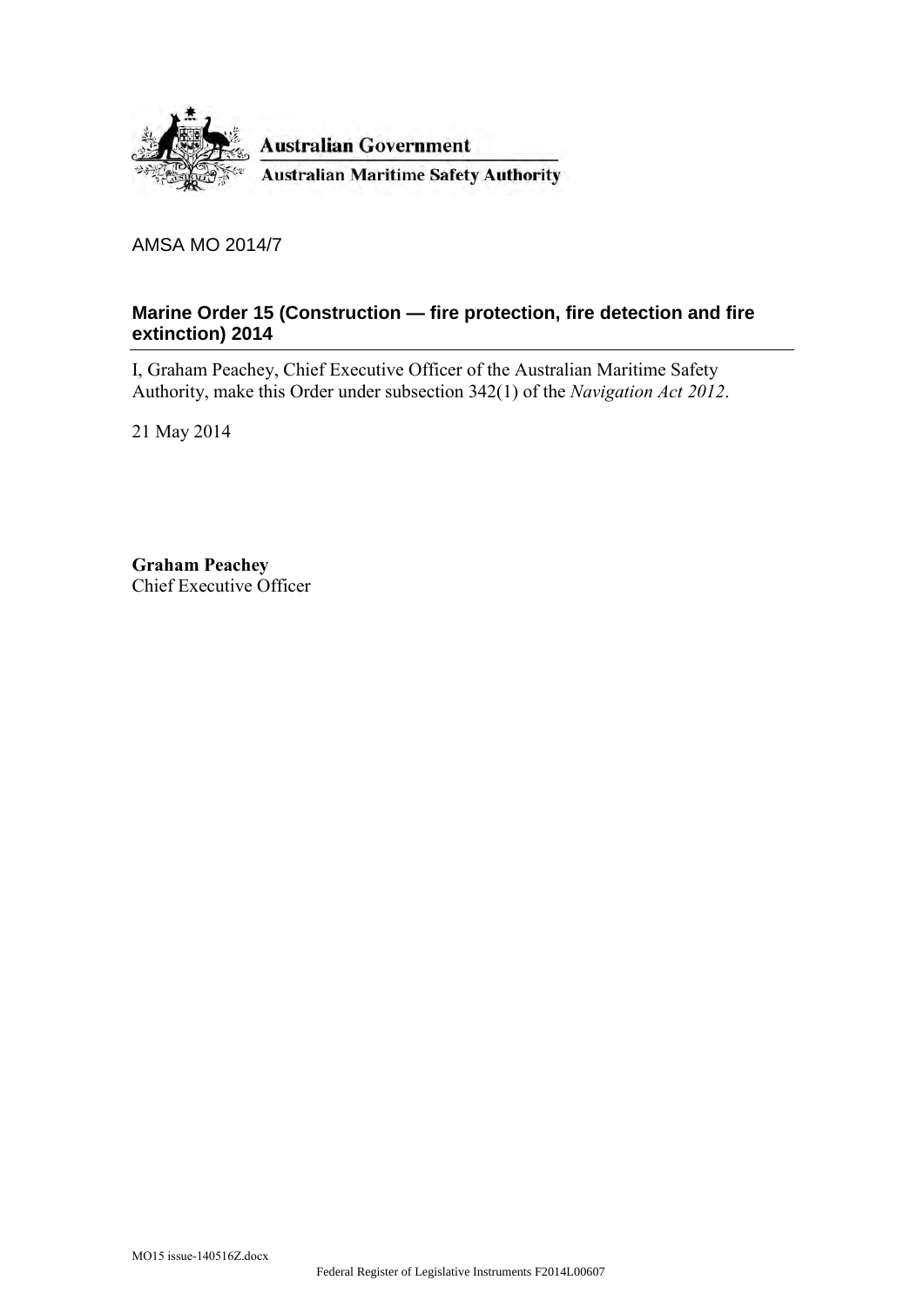|                   |                                                                 | Page |
|-------------------|-----------------------------------------------------------------|------|
| <b>Division 1</b> |                                                                 |      |
|                   |                                                                 |      |
| $\overline{2}$    |                                                                 |      |
| 3                 | Repeal of Marine Order 15 (Construction - fire protection, fire |      |
|                   |                                                                 |      |
| 4                 |                                                                 |      |
| 5                 |                                                                 |      |
| 6                 |                                                                 |      |
|                   |                                                                 |      |
| 8                 |                                                                 |      |
| <b>Division 2</b> |                                                                 |      |
| 9                 |                                                                 |      |
| 10                |                                                                 |      |
| <b>Division 3</b> |                                                                 |      |
| 11                |                                                                 |      |
| 12                |                                                                 |      |
| <b>Schedule 1</b> |                                                                 |      |
| <b>Schedule 2</b> |                                                                 |      |
| <b>Schedule 3</b> |                                                                 |      |
|                   |                                                                 |      |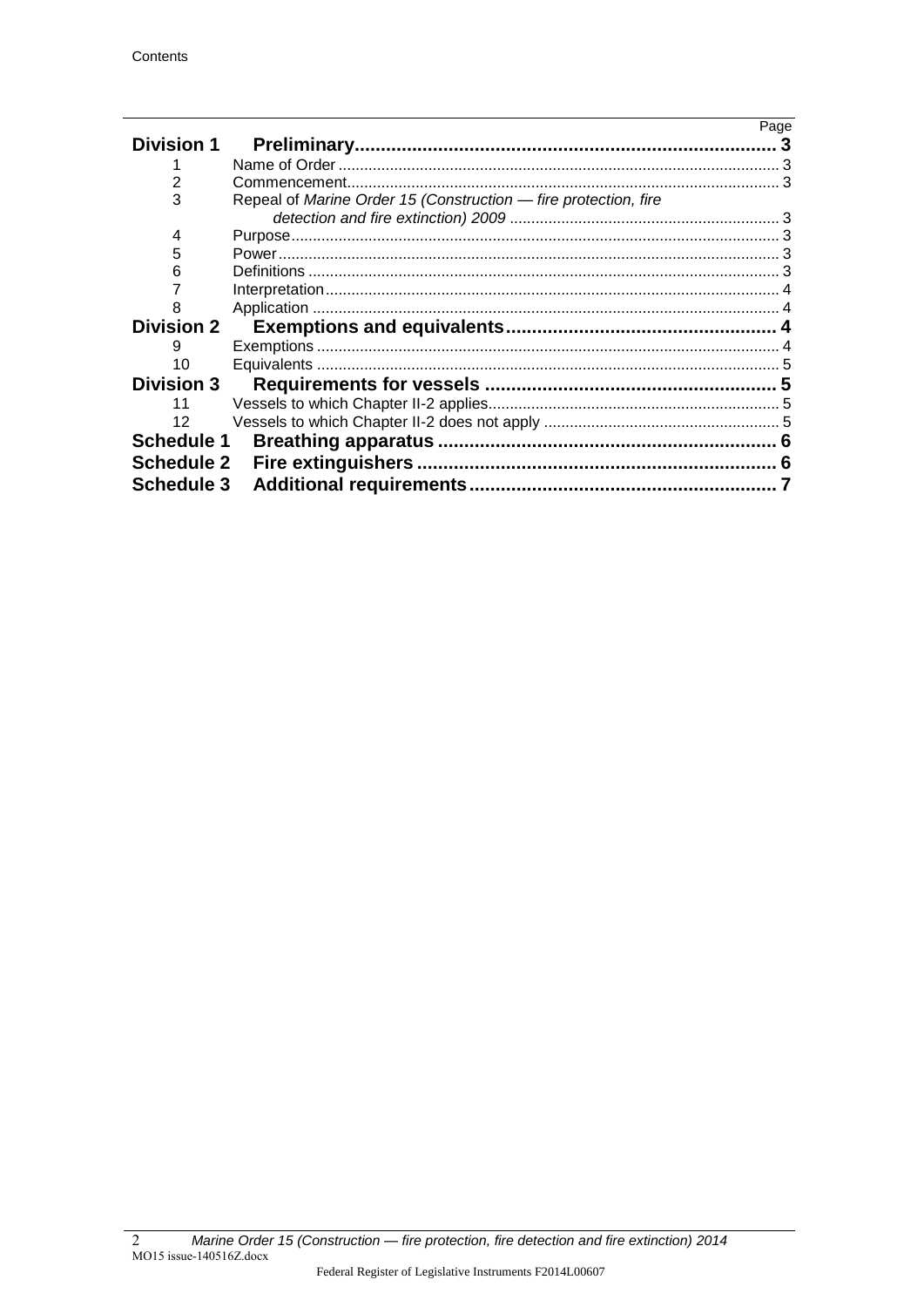## **Division 1 Preliminary**

#### **1 Name of Order**

 This Order is *Marine Order 15 (Construction — fire protection, fire detection and fire extinction) 2014*.

#### **2 Commencement**

This Order commences on 1 July 2014.

#### **3 Repeal of** *Marine Order 15 (Construction — fire protection, fire detection and fire extinction) 2009*

 *Marine Order 15 (Construction — fire protection, fire detection and fire extinction) 2009* is repealed.

#### **4 Purpose**

This Order:

- (a) gives effect to Chapter II-2 of SOLAS; and
- (b) prescribes standards for fire protection, fire detection and fire extinction for vessels.

#### **5 Power**

- (1) Subsection 339(1) of the Navigation Act provides that regulations may be made prescribing matters required or permitted to be prescribed or that are necessary or convenient to be prescribed for carrying out or giving effect to the Act.
- (2) Paragraph 339(2)(h) of the Navigation Act provides that the regulations may provide for the prevention, detection and extinction of fire on vessels.
- (3) Paragraph 340(1)(a) of the Navigation Act provides that regulations may be made to give effect to SOLAS.
- (4) Subsection 342(1) of the Navigation Act provides that AMSA may make a Marine Order about anything that may or must be made by the regulations.

#### **6 Definitions**

In this Order:

*Chapter II-2* means Chapter II-2 of SOLAS.

*FSS Code* means the *International Code for Fire Safety Systems* adopted by IMO Resolution MSC.98(73), as in force from time to time.

*FTP Code* means the *International Code for Application of Fire Test Procedures* adopted by IMO Resolution MSC.307(88), as in force from time to time.

*IACS Recommendation No.99* means the *International Association of Classification Societies Recommendation No. 99 (2007) Recommendations for the Safety of Cargo Vessels of less than Convention Size*, as amended from time to time.

*Note 1* Information about obtaining copies of IMO resolutions and other documents mentioned in this Order is available from AMSA's website at http://www.amsa.gov.au.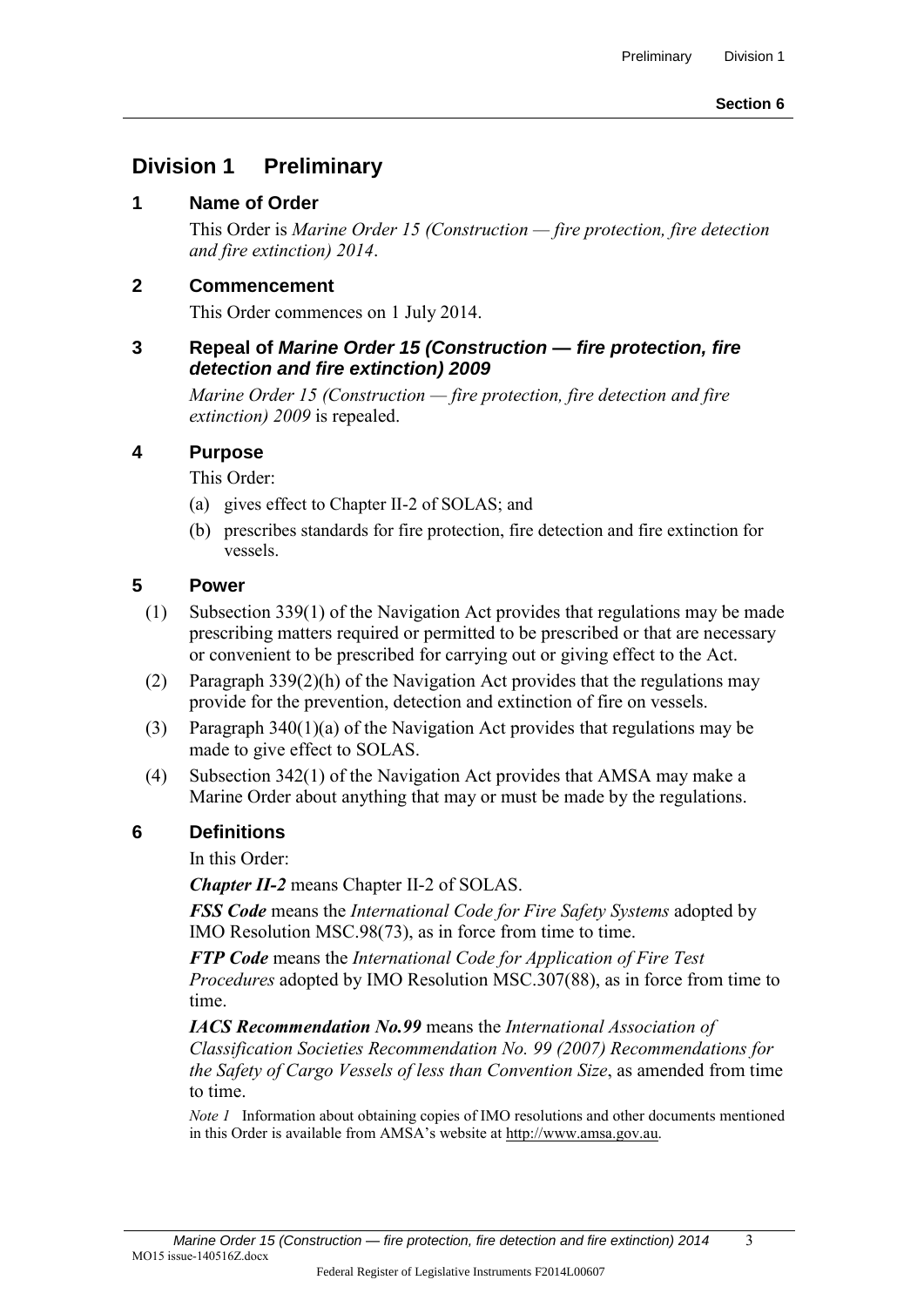#### **Section 7**

*Note 2* Some terms used in this Order are defined in *Marine Order 1 (Administration) 2013,* including:

- cargo vessel
- equivalent
- IMO
- Navigation Act
- **NSCV**
- SOLAS
- use
- USL Code.
- *Note 3* Other terms used in this Order are defined in the Navigation Act, including:
	- AMSA
	- foreign vessel
	- recognised organisation.

*Note* 4 For delegation of AMSA's powers under this Order — see the AMSA website at http://www.amsa.gov.au.

#### **7 Interpretation**

- (1) For a regulated Australian vessel, a reference to *the Administration* in Chapter II-2 means AMSA.
- (2) Any unified interpretation approved by the IMO of Chapter II-2, the FSS Code or the FTP Code is to be taken into account in complying with those instruments.

### **8 Application**

This Order applies to a vessel that is:

- (a) a regulated Australian vessel; or
- (b) a foreign vessel.

## **Division 2 Exemptions and equivalents**

#### **9 Exemptions**

- (1) A person may apply to AMSA, in accordance with the application process set out in *Marine Order 1 (Administration) 2013* for an exemption of a vessel from a requirement of this Order.
- (2) AMSA may give an exemption only if satisfied that:
	- (a) compliance with the requirement would be unnecessary or unreasonable having regard to the vessel, its equipment and its intended voyage; and
	- (b) giving the exemption would not contravene SOLAS.

*Note Marine Order 1 (Administration) 2013* deals with the following matters about exemptions and equivalents:

- making an application
- seeking further information about an application
- the time allowed for consideration of an application
- imposing conditions on approval of an application
- notification of a decision on an application
- review of decisions.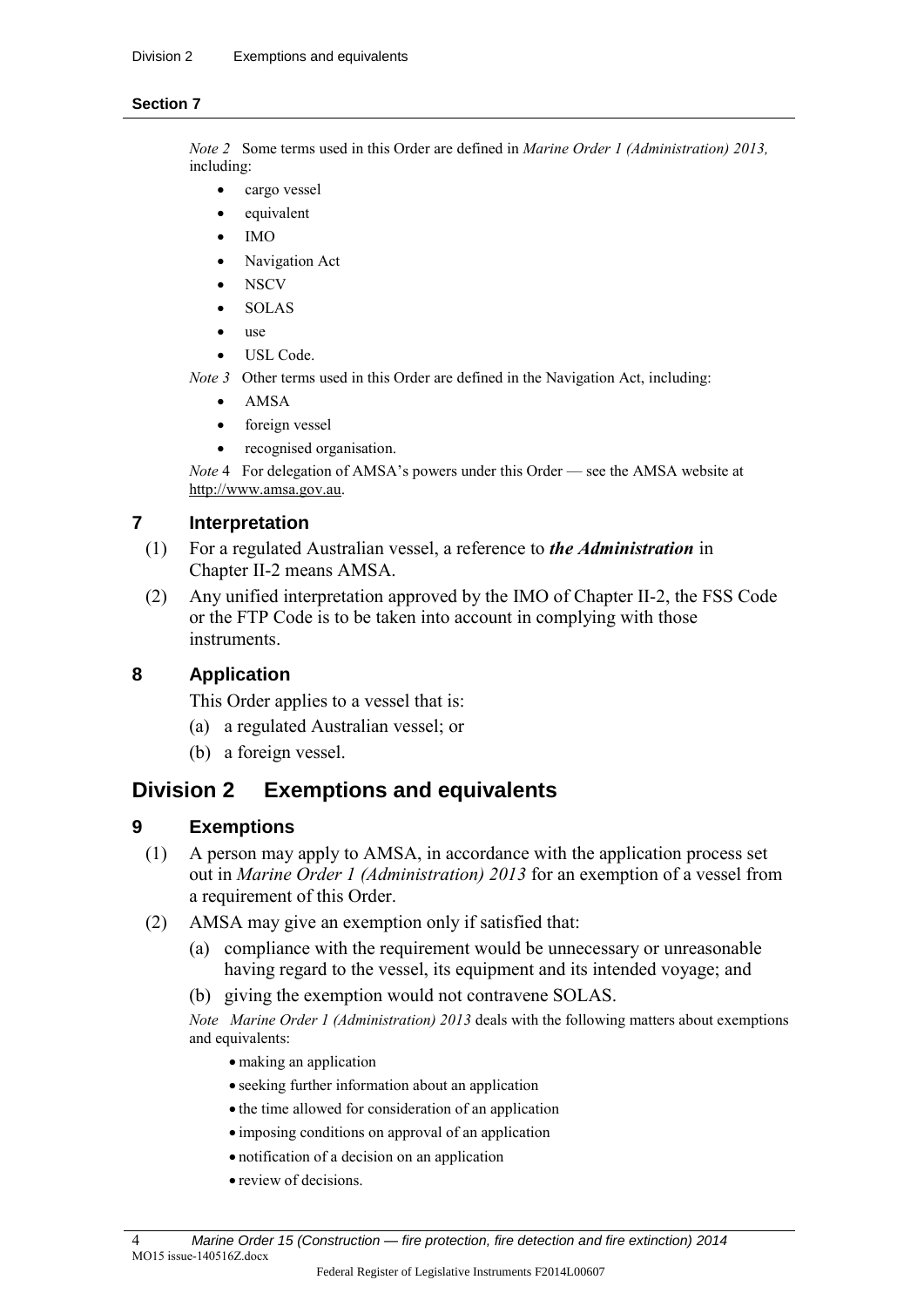#### **10 Equivalents**

- (1) A person may apply to AMSA, in accordance with the application process set out in *Marine Order 1 (Administration) 2013* for approval to use an equivalent.
- (2) AMSA may approve use of an equivalent only if satisfied that:
	- (a) approving use of the equivalent would not contravene SOLAS; and
	- (b) either:
		- (i) the equivalent is in accordance with the FSS Code and the FTP Code; or
		- (ii) use of the equivalent would be at least as effective as compliance with the requirement to which the equivalent is an alternative.

## **Division 3 Requirements for vessels**

### **11 Vessels to which Chapter II-2 applies**

- (1) A vessel to which Chapter II-2 applies must:
	- (a) meet the standards for fire protection, fire detection and fire extinction that apply to it under Chapter II-2; and
	- (b) for a regulated Australian vessel comply with Schedules 1 to 3.

*Note 1* Chapter II-2 incorporates requirements of the FSS Code and provides for testing in accordance with the FTP Code.

*Note 2* Some provisions of Chapter II-2 apply to:

- (a) particular kinds of vessels; or
- (b) vessels constructed before, on or after a particular time.
- (2) However, a vessel that is surveyed and certified under a code mentioned in *Marine Order 47 (Mobile offshore drilling units) 2012* or *Marine Order 49 (High-speed craft) 2009* must meet the standards mentioned in the code under which it is certified rather than those in Chapter II-2.

## **12 Vessels to which Chapter II-2 does not apply**

- (1) A regulated Australian vessel to which Chapter II-2 does not apply must comply with the standards for fire protection, fire detection and fire extinction that:
	- (a) apply to the vessel's area of operation under:
		- (i) section 4 of Part C of the NSCV if:
			- (A) the vessel was constructed after 30 September 2008; or
			- (B) the vessel was constructed before 1 October 2008 and has been upgraded in service or is subject to initial survey; or
		- (ii) for a vessel not mentioned in subparagraph  $(i)$  the pre-2008 USL Code; or
	- (b) if IACS Recommendation No. 99 applies to the vessel are set out in that Recommendation.
- (2) A foreign vessel to which Chapter II-2 does not apply must carry and comply with any certificate or other document issued by or on behalf of the administration of the country in which it is registered.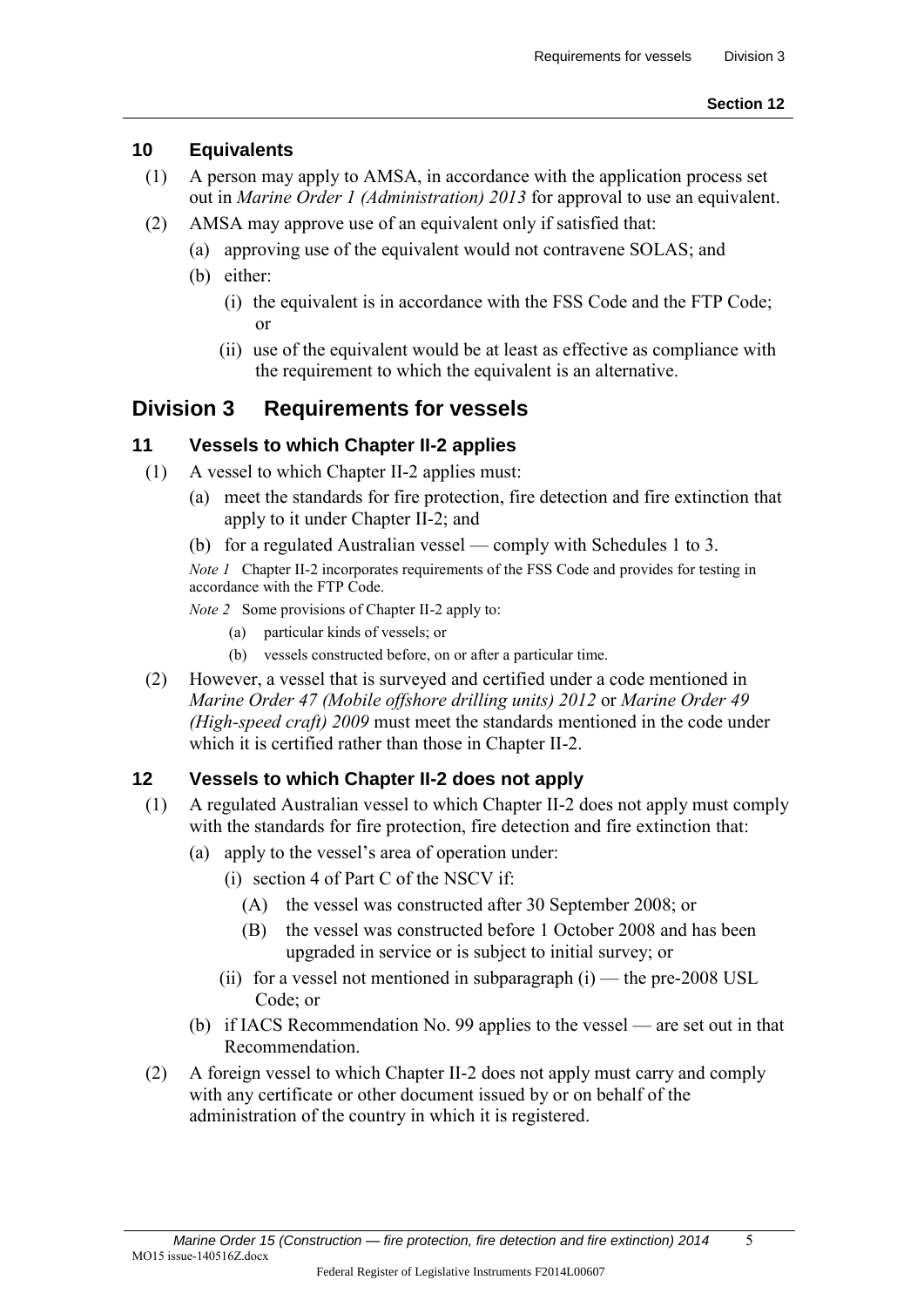## **Schedule 1 Breathing apparatus**

(section 11)

- 1 A breathing apparatus required by Chapter II-2 must be approved by AMSA or a recognised organisation.
- 2 A self-contained breathing apparatus must:
	- (a) be a compressed air open circuit type; and
	- (b) be designed, tested and maintained to comply with:
		- (i) AS/NZS 1715:2009, *Selection, use and maintenance of respiratory protective equipment* and AS/NZS 1716:2012, *Respiratory protective devices*; or
		- (ii) an equivalent international standard.
- 3 For testing a self-contained breathing apparatus, a test procedure using human volunteers required by AS/NZS 1716:2012, the number of test persons is 10.
- 4 The means for recharging the air cylinder of a self-contained breathing apparatus must be:
	- (a) a high pressure tank that is capable of storing sufficient air, free from contamination, to enable all bottles to be quickly recharged and that gives effectively the same use time as if each breathing apparatus set had spare bottles with a capacity of 2 400 litres of free air: or
	- (b) a compressor that is driven by an emergency power source or other suitable independent power source and that is capable of recharging bottles with clean air in less time than is normally taken to expend the air.

# **Schedule 2 Fire extinguishers**

(section 11)

1 In this clause:

*extinguisher* means a fire extinguisher other than a portable fire extinguisher.

*portable fire extinguisher* means a fire extinguisher that:

- (a) is designed to be carried and operated by hand; and
- (b) has a total weight of not more than 23 kg when in working order.
- 2 An extinguisher or a portable fire extinguisher must be designed, constructed and tested in accordance with:
	- (a) IMO resolution A.951(23) *Improved guidelines for marine portable fire extinguishers*; and
	- (b) European Council *Marine Equipment Directive* 96/98/EC or an equivalent international or Australian standard.
- 3 A vessel must have portable fire extinguishers of a kind and in the numbers and locations mentioned in IMO circular MSC.1/Circ.1275 *Unified interpretation of SOLAS Chapter II-2 on the number and arrangement of portable fire extinguishers on board ships*, as amended from time to time.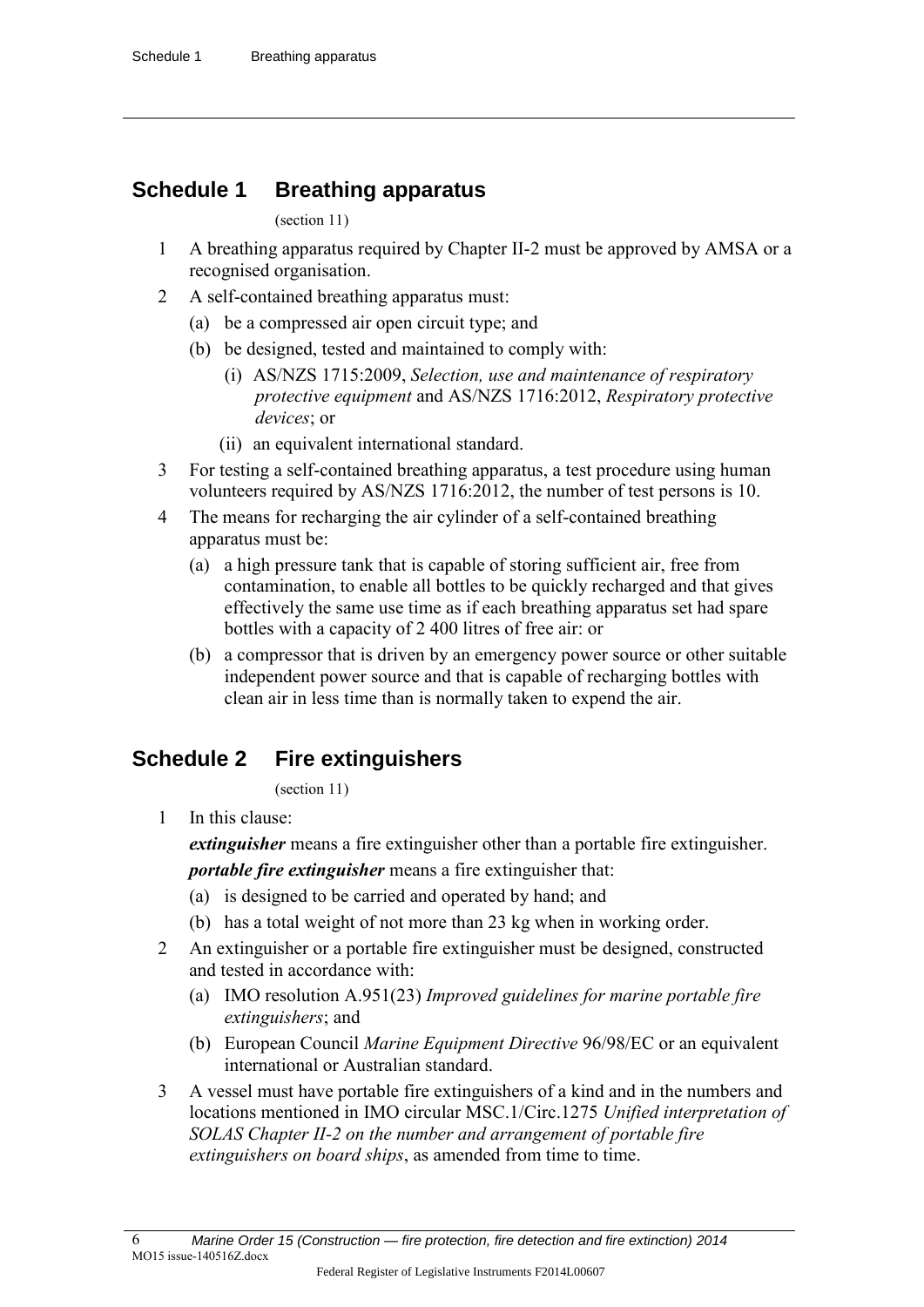4 A galley must also have a fire blanket stowed close to a stove on which oil may be heated, unless the issuing body authorises the blanket to be stowed outside the galley.

## **Schedule 3 Additional requirements**

(section 11)

#### **1 Inspection, maintenance and testing**

 Equipment required by this Order must be inspected, maintained and tested in accordance with IMO circular MSC.1/Circ.1432 *Revised guidelines on maintenance and inspection of fire protection systems and appliances*, as amended from time to time*.*

#### **2 Electric cables**

- (1) An electric cable must be:
	- (a) flame-retardant; and
	- (b) approved by AMSA or a recognised organisation; and
	- (c) tested in accordance with Australian Standard AS/NZS 1660.5.6:2005 *Test methods for electric cables, cords and conductors — Fire tests — Test for vertical flame propagation for a single insulated wire or cable*.
- (2) A fire-resistant electric cable must be tested, for a flame application time of 120 minutes, in accordance with:
	- (a) if the diameter of the cable is more than 20 mm IEC 60331-1 Ed 1.0 2009-5 *Tests for electric cables under fire conditions - Circuit integrity - Part 1: Test method for fire with shock at a temperature of at least 830 °C for cables of rated voltage up to and including 0,6/1,0 kV and with an overall diameter exceeding 20 mm*; or
	- (b) if the diameter of the cable is not more than 20 mm [IEC 60331-21 Ed](javascript:doHTTPGetLayer()  [1.0 1999-04](javascript:doHTTPGetLayer() *Tests for electric cables under fire conditions - Circuit integrity - Part 21: Procedures and requirements - Cables of rated voltage up to and including 0,6/1,0 kV*.

#### **3 General**

 A requirement mentioned in an item of the following table applies with any Chapter II-2 requirement mentioned in the item.

| <b>Chapter II-2</b><br>requirement<br>(Regulation) | <b>Requirement</b>                                                                                                                                       |
|----------------------------------------------------|----------------------------------------------------------------------------------------------------------------------------------------------------------|
| 4.2.1.3                                            | Oil fuel with a flashpoint of at least 43°C may be used in motor<br>lifeboat engines and in emergency generators.                                        |
|                                                    | A rescue boat may be fitted with a petrol-driven outboard with<br>an approved fuel system if the fuel tanks are protected against<br>fire and explosion. |
| 10.2.1.2.1.3                                       | If AMSA has determined that a passenger vessel may be fitted<br>with a periodically unattended machinery space, a fixed                                  |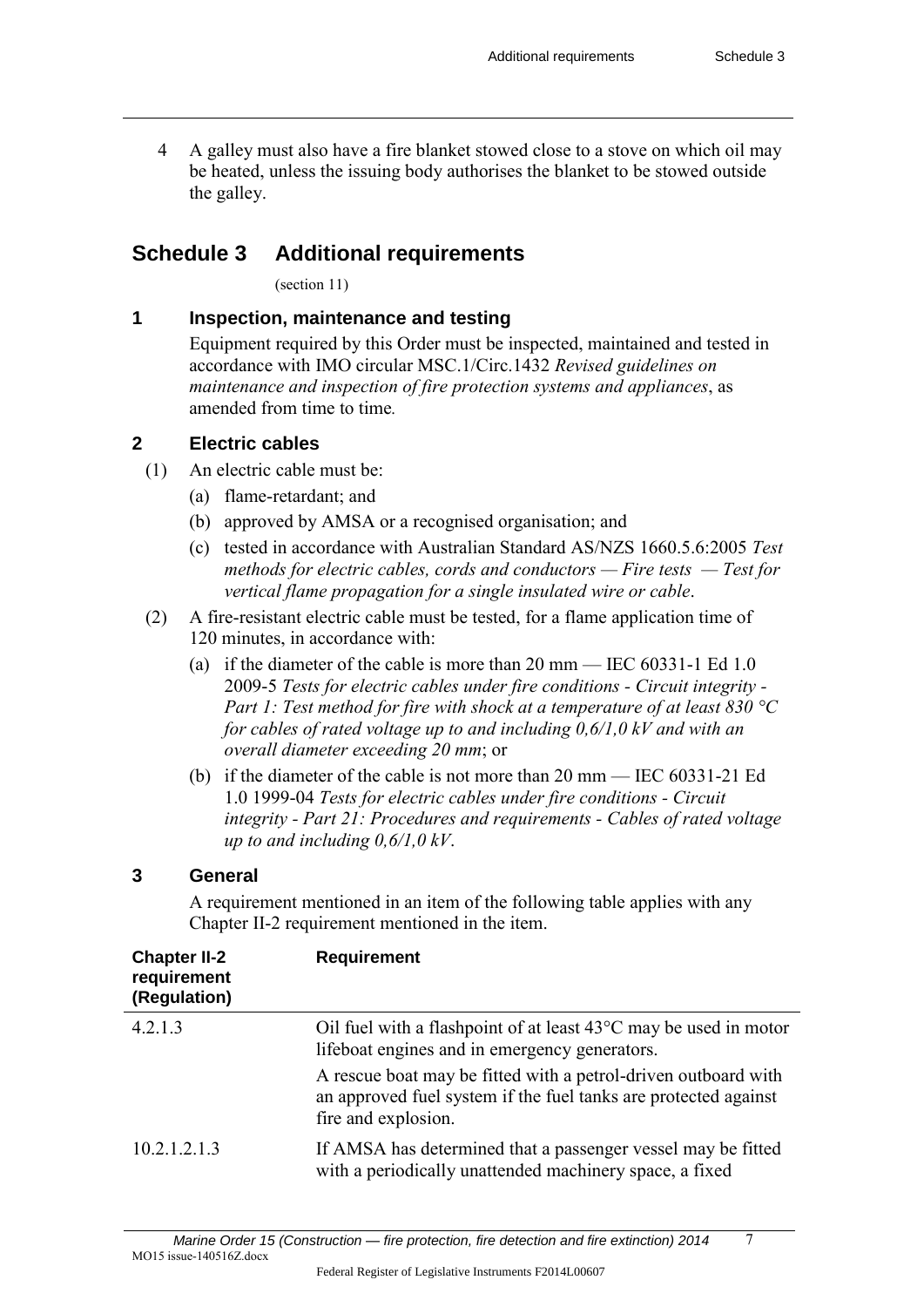| <b>Chapter II-2</b><br>requirement<br>(Regulation) | <b>Requirement</b>                                                                                                                                                                                                                              |  |
|----------------------------------------------------|-------------------------------------------------------------------------------------------------------------------------------------------------------------------------------------------------------------------------------------------------|--|
|                                                    | pressure water spraying fire-extinguishing system must be<br>fitted in the space.                                                                                                                                                               |  |
| 10.2.1.7 and FSS<br>Code Chapter 2                 | If the fire main and hydrants of a vessel are located on 1 side<br>only of a vessel, a branch main, terminating in a hydrant, must<br>be fitted to provide a connection point on the other side of the<br>vessel.                               |  |
|                                                    | The international shore connection must be stowed:                                                                                                                                                                                              |  |
|                                                    | (a) in an accessible position on the open deck; and                                                                                                                                                                                             |  |
|                                                    | (b) remote from any space that could be considered a fire risk;<br>and                                                                                                                                                                          |  |
|                                                    | (c) so that the effects of a sea environment will not restrict its<br>use.                                                                                                                                                                      |  |
| 10.2.1.6                                           | The maximum pressure at a hydrant must be no more than<br>$0.65$ N/mm <sup>2</sup> .                                                                                                                                                            |  |
| 10.2.3.2.1                                         | The diameter of a fire hose must be at least 38 mm. The<br>number of fire hoses for a vessel is set out in Regulation 10.2.3<br>of Chapter II-2.                                                                                                |  |
| 10.2.3.2.3.2                                       | The number of hoses required by this Regulation is in addition<br>to any hoses required in an engine or boiler room.                                                                                                                            |  |
| 10.2.3.3                                           | A spray nozzle must produce a spray that will not disturb a film<br>of oil on water.                                                                                                                                                            |  |
| 10.2.3.3                                           | A nozzle for a deck hose on a tanker or a vessel with similar<br>fire hazards must not be made of aluminium alloy.                                                                                                                              |  |
| 10.3.2.1                                           | A vessel of at least 500 and not more than 1000 gross tonnage<br>must carry at least 5 portable fire extinguishers. A vessel less<br>than 500 gross tonnage must carry 5 portable fire extinguishers,<br>or a lesser number determined by AMSA. |  |
| 10.5.1.2.2                                         | A 45 kg $CO2$ fire extinguisher is equivalent to a 135 litre foam<br>extinguisher.                                                                                                                                                              |  |
| FSS Code Chapter 7<br>$2.1.1.5$ ; Chapter 8        | If a pump is driven by independent internal combustion<br>machinery:                                                                                                                                                                            |  |
| 2.2.1 & 2.2.2                                      | (a) the fuel supply must be independent of the protected space;<br>and                                                                                                                                                                          |  |
|                                                    | (b) the fuel supply must be sufficient for 36 hours operation for<br>a passenger vessel and 18 hours for a cargo vessel.                                                                                                                        |  |